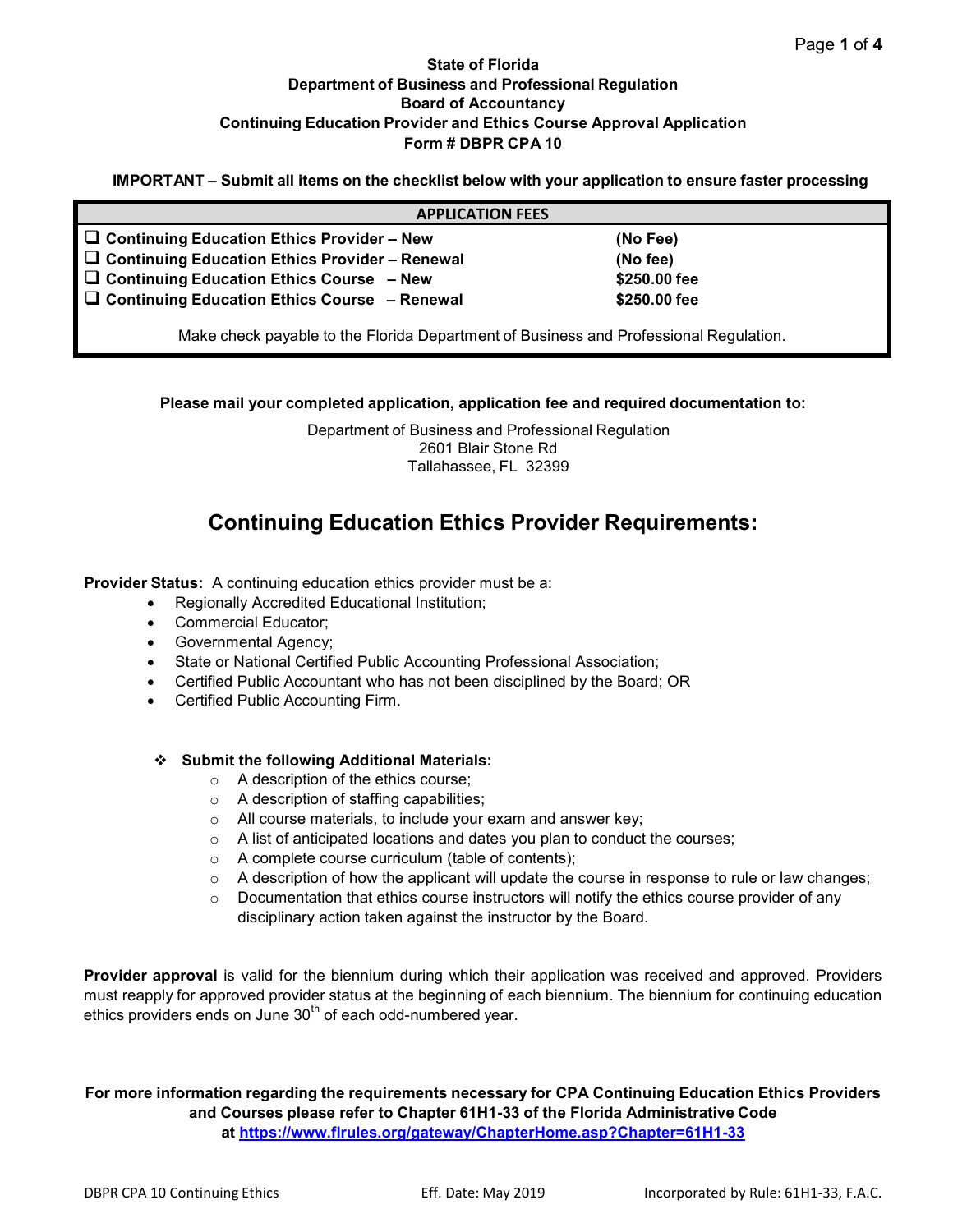## **State of Florida Department of Business and Professional Regulation Board of Accountancy Continuing Education Provider and Ethics Course Approval Application Form # DBPR CPA 10**

If you have any questions or need assistance in completing this application, please contact the Department of Business and Professional Regulation, Customer Contact Center, at 850.487.1395.

#### *For additional information see the Instructions at the end of this application.*

#### **Section I – Transaction Type**

| <b>TRANSACTION TYPES</b> |                                                                                                                                                                                                                      |                                                          |                                                  |  |  |
|--------------------------|----------------------------------------------------------------------------------------------------------------------------------------------------------------------------------------------------------------------|----------------------------------------------------------|--------------------------------------------------|--|--|
| Select all that apply:   |                                                                                                                                                                                                                      |                                                          |                                                  |  |  |
|                          | $\Box$ Continuing Education Ethics Provider – New<br>$\Box$ Continuing Education Ethics Provider - Renewal<br>$\Box$ Continuing Education Ethics Course – New<br>$\Box$ Continuing Education Ethics Course - Renewal | [0106/1030]<br>[0106/2020]<br>[0107/1030]<br>[0107/2020] | no fee<br>no fee<br>\$250.00 fee<br>\$250.00 fee |  |  |

### **Section II – Applicant Information**

| <b>APPLICANT INFORMATION</b>                                     |                               |                        |  |  |  |  |  |
|------------------------------------------------------------------|-------------------------------|------------------------|--|--|--|--|--|
| Current Provider Number (if applicable):                         |                               |                        |  |  |  |  |  |
| First<br>Last/Surname                                            | Middle                        | Suffix                 |  |  |  |  |  |
| Company/Organization Name                                        |                               |                        |  |  |  |  |  |
| Social Security Number (if applying as individual)               |                               |                        |  |  |  |  |  |
| Federal Employer ID Number (if applying as company/organization) |                               |                        |  |  |  |  |  |
| <b>CONTACT INFORMATION</b>                                       |                               |                        |  |  |  |  |  |
| <b>Primary Phone Number</b>                                      | <b>Primary E-Mail Address</b> |                        |  |  |  |  |  |
| Authorized Representative (First, Last and Title)                |                               |                        |  |  |  |  |  |
| PHYSICAL ADDRESS                                                 |                               |                        |  |  |  |  |  |
| <b>Street Address</b>                                            |                               |                        |  |  |  |  |  |
| City                                                             | <b>State</b>                  | Zip Code (+4 Optional) |  |  |  |  |  |
| County (if in Florida)                                           | Country                       |                        |  |  |  |  |  |
| <b>MAILING ADDRESS</b>                                           |                               |                        |  |  |  |  |  |
| <b>Street Address</b>                                            |                               |                        |  |  |  |  |  |
| City                                                             | <b>State</b>                  | Zip Code (+4 Optional) |  |  |  |  |  |
| County (if in Florida)                                           | Country                       |                        |  |  |  |  |  |

\* The disclosure of your social security number is mandatory on all professional and occupational license applications, is solicited by the authority granted by 42 U.S.C. §§ 653 and 654, and will be used by the Department of Business and Professional Regulation pursuant to §§ 409.2577, 409.2598, 455.203(9), and 559.79(3), Florida Statutes, for the efficient screening of applicants and licensees by a Title IV-D child support agency to assure compliance with child support obligations. It is also required by § 559.79(1), Florida Statutes, for determining eligibility for licensure and mandated by the authority granted by 42 U.S.C. § 405(c)(2)(C)(i), to be used by the Department of Business and Professional Regulation to identify licensees for tax administration purposes.

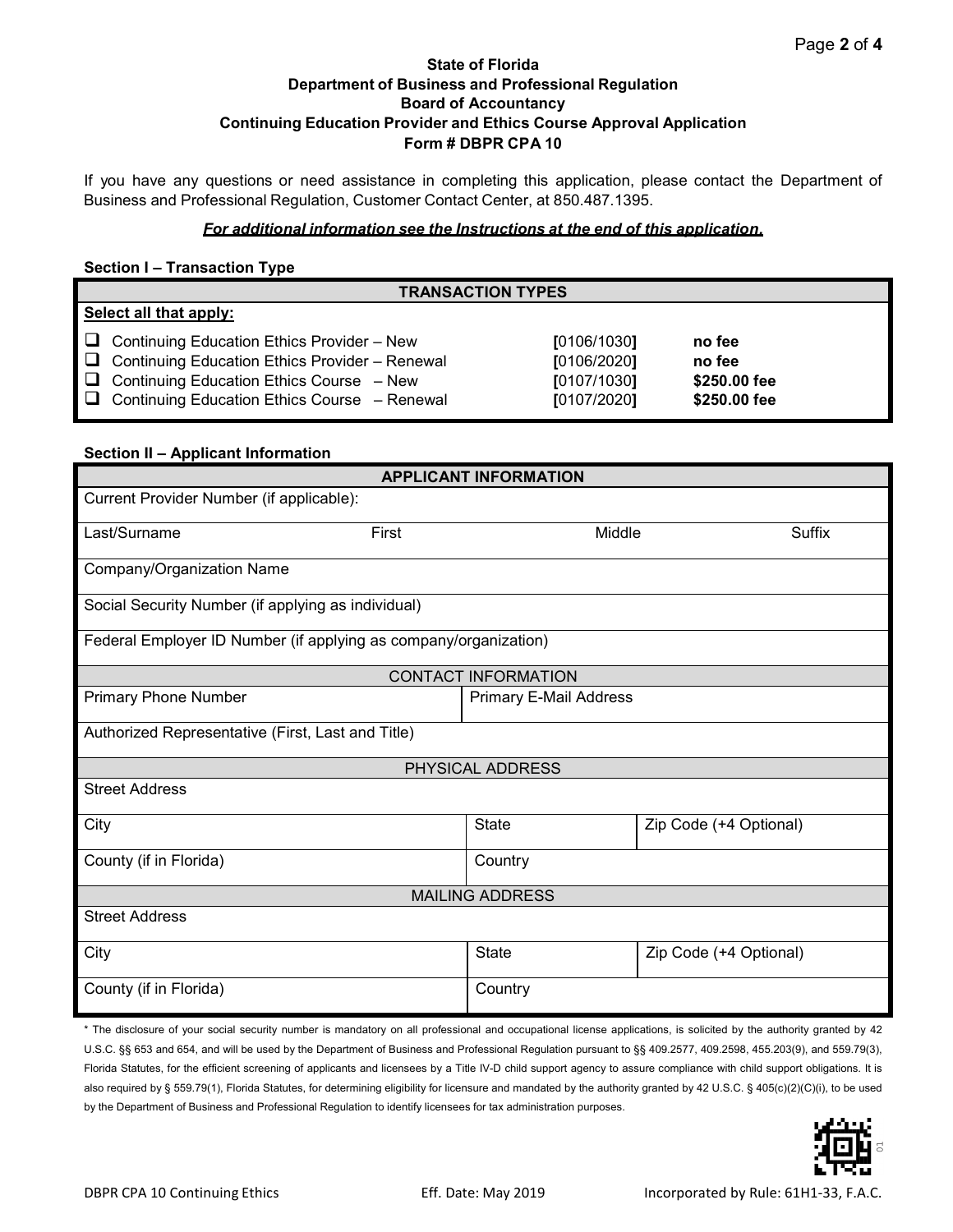#### **PROVIDER ELIGIBILITY STATUS**

- $\Box$  Regionally Accredited Educational Institution
- Commercial Educator
- Governmental Agency
- State or national Certified Public Accounting Professional Association
- Certified Public Accountant License Number:

**Q** Certified Public Accounting Firm License Number:

### **Section IV – Additional Materials**

#### **Applicants must submit the following additional materials:**

- $\Box$  A description of the ethics course
- $\Box$  A description of your staffing capabilities
- $\Box$  All course materials, to include your final exam and answer key
- $\Box$  A list of anticipated locations and dates you plan to conduct the courses
- $\Box$  A complete course curriculum (table of contents)
- $\Box$  A description of how the applicant will update the course in response to rule or law changes
- $\Box$  Documentation that ethics course instructors will notify the ethics course provider of any disciplinary
	- action taken against the instructor by the Board

#### **Section V – Course Information**

**Course Name**

- $\Box$  Course Name:
- $\Box$  Contact Hours:
- $\Box$  Course Method:  $\Box$  Live Study  $\Box$  Self-Study

#### **Section VI – Affirmation by Written Declaration**

## **AFFIRMATION BY WRITTEN DECLARATION**

I certify that I am empowered to execute this application as required by Section 559.79, Florida Statutes. I understand that my signature on this written declaration has the same legal effect as an oath or affirmation. Under penalties of perjury, I declare that I have read the foregoing application and the facts stated in it are true. **I understand that falsification of any material information on this application may result in criminal penalty or administrative action, including a fine, suspension or revocation of the license.**

Signature: Date: Date: Date: Date: Date: Date: Date: Date: Date: Date: Date: Date: Date: Date: Date: Date: Date: Date: Date: Date: Date: Date: Date: Date: Date: Date: Date: Date: Date: Date: Date: Date: Date: Date: Date: D

Print Name: